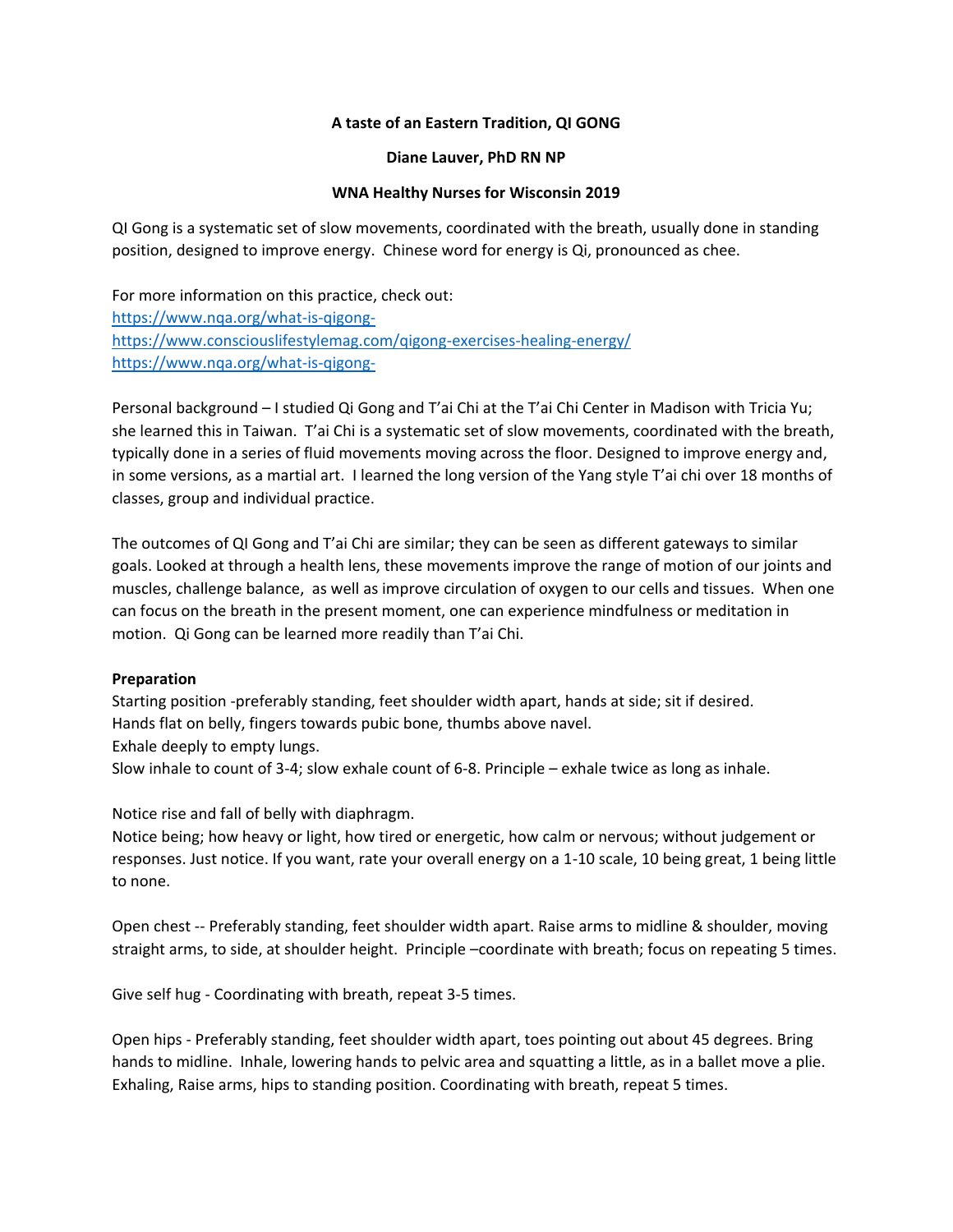Open spine – From starting position, inhale & raise arms to shoulders, then slowly, slowly exhale as you lower head to chest, lean over belly, aiming to lower one vertebrae at a time, gently, until all vertebrae /spine are bent forward. Hang there for an inhale & exhale, without pulling, pushing, trying. Just hang. Then inhale as you rise up, moving one vertebrae at a time, exhaling as needed on rising to standing. Repeat 3-5 times.

Movements – Connecting with Sky & Earth, Learning from Nature

#### Rising with the Sun

Preferably standing, feet shoulder width apart, toes pointing out about 45 degrees. Inhale, bring arms to midline, as if holding a big ball. Exhale, lowering ball /sun to ground. Inhale, slowly raising ball about 1/3 of way up, then exhaling about 2/3rds of way up over head so ball /sun is over head. Repeat 3-5 times.

# Moving with Moon

Preferably standing, feet shoulder width apart, toes pointing out about 45 degrees. Inhale, bring both arms together at one side/left at shoulder level. Exhale, opening arms as if to hold a small to medium ball /moon and moving arms over head. Pause when arms over head, Inhale. Exhale, moving arms with small to medium ball /moon towards opposite side /right. Go back to standing position for one breath. Then repeat 5 times.

# Touching the stars

Preferably standing, feet shoulder width apart, toes pointing out about 45 degrees. Inhale, bring both arms together at one side/left at shoulder level. Exhale, opening & extending arms with hands and fingers open and slowly wiggling, as if to touch the stars and sky. Pause when arms over head, Inhale. Exhale, moving arms with small to medium ball /moon towards opposite side /right. Go back to standing position for one breath. Then repeat 5 times.

# Standing as a Crane

Preferably standing, feet shoulder width apart. Inhale, slowly raise one leg/left, either off floor or so toe touches; raise arm/wing on same side over shoulder, simultaneously lowering arm /wing on other side/right. Hold position as exhale. Switch sides, repeat 4-6 times.

# Flying as a Bird.

If with group, get in circle, move slowly in clockwise motion. Coordinate inhale with slowly stepping forward on one side/left, opening arms /wings, raising torso to partial upright position. Then coordinate exhale with slowly stepping forward on other side/right, bringing arms /wings towards torso, & lowering torso closer to ground. Repeat several times around the circle, at own paces.

# Lumbering as a Bear

If with group, get in circle, move slowly in clockwise motion. Starting with inhale at starting position, Coordinate exhale with stepping forward & down, towards one side/left, & brushing arm from same side/left across thigh from center to left. Repeat on opposite side/right (as if in a mirror). Repeat several times around the circle, at own paces.